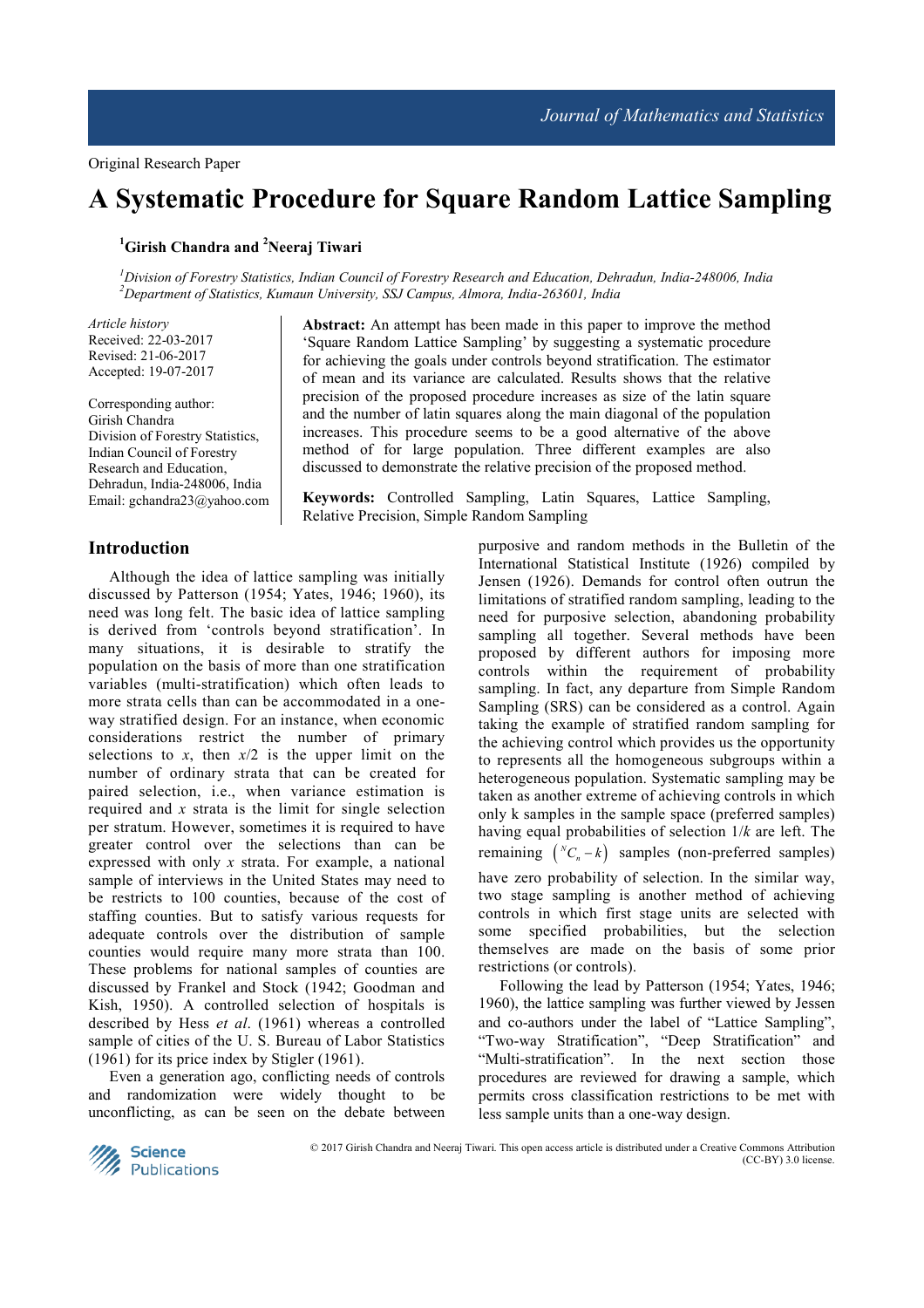# **Controlled Sampling Procedures: Lattice Sampling**

The basic idea for increasing the precision of the sampling design is to impose some restrictions (or controls) while selecting the sample. Due to these restrictions the probabilities of selection of preferred combination of units is increased and consequently decreases the selection probabilities of non-preferred (undesirable) combinations. In addition to the precision, three expected advantages of controlled sampling are shown by Hess and Srikantan (1966) as:

- Controls may be imposed to secure proper distribution geographically or otherwise and to ensure adequate sample size for subgroups that are domains of study
- To secure moderate reductions in the sampling errors of a multiplicity of characters simultaneously
- The significant reduction of the sampling error in the global estimates of specified key variable

Different selection procedures have been used by different authors. Some of the important works on this field are discussed as follows.

Frankel and Stock (1942) discussed the multistratification techniques in detail and studied their uses in data collection. In particular, they considered the possibility of using sample design in which the latin square principle can be used to reduce the number of sample units necessary to represent all strata. For example, suppose two criteria for stratification are used, say *X* and *Y*, such that L strata can be constructed from the *X* characteristic and, within each of these, *L* from the *Y* characteristic. If one relates the resulting pattern to a single treatment of an  $L \times L$  latin square, it is obvious that in a sample of L sample units of the *LX* strata will be represented and likewise each of the *LY* strata. Further, Tepping *et al*. (1943) discussed such designs under the title "Deep Stratification" in some detail and compared their variances with the variances of single stratification sampling.

Yates (1946) discussed the problem of selecting twoway stratified sample. Using ANOVA arguments, he suggested that the variance in two-way stratified sampling is smaller than that in the one-way stratified sampling. However, the scheme in the latter work of Yates (1953) resembles with the design scheme of Frankel and Stock (1942), in which the principle of latin square is used to select sample units. He also discussed the frame work in three-dimensional sampling scheme in which the additional dimension (strata) of vertical level (or file), can be represented in the sample by choosing  $r^2L$  units out of the  $L^3$  units in the population, if *r* units are replicated in each strata. Patterson (1954) extended

the work of Yates (1953), particularly with respect to the estimation of errors. He also suggested four methods for selecting samples with "Control" on both sets of strata in two-way stratification techniques. All these four methods are based on the number of replication from each row and each column and the type of lattices. However all four methods provide equal selection probabilities for each element in the population, therefore the sample mean will be an unbiased estimator of population mean for each method. But these four methods have distinguishing characteristics on sampling variance and in their ability to provide suitable estimates of sampling variances.

Goodman and Kish (1950) developed a procedure under the name "Controlled Selection" which assigns a probability of selection to each of several possible samples so that 'preferred' combinations of units are given a higher probability than 'non-preferred' combinations of units. Bryant *et al*. (1960) proposed a procedure under the title "Two-way Stratification" in which there are two stratifying criteria, both of which are desirable in a sample design. They used such procedure only when two variables are used for stratification and each has the same number of levels. In this situation, the number of permitted observations may be less than the number of strata formed by the usual double stratification technique. They also showed that if the stratification effects are additive in the analysis of variance sense, the method is particularly more useful. Bryant (1961) discusses various examples under "Multi-dimensional Controlled Selection" in which the number of strata cells exceeds the permissible sample size. In a survey of fish catch, he used four different types of strata viz. location, day time, season of summer and type of the day and likewise for others. He also extended the work of Bryant *et al*. (1960) for a well known pole mountain study (1961) in which he had developed the sampling and estimation technique. This study had four dimensions and the sample size  $n =$ 46. In this situation a four-dimensional cube of size  $46<sup>4</sup>$ in population is required. The selection procedure is such that, the sample of cells is chosen in four dimensions so that once a row, column, level or flat is selected, it cannot be chosen again.

The techniques discussed above are based on the equal probability of selection of each strata cell. Jessen (1973) developed a technique under the name "Probability Lattice Sampling", in which each strata cell has unequal probability of selection, proportional to the size of the strata cells. Both equal probability and unequal probability methods were covered in Jessen's (1969; 1970; 1973; 1975) papers which are compiled by Jessen (1978). We therefore, restrict ourselves only to Jessen's work. First, we summarized the procedure of lattice sampling in the following subsections.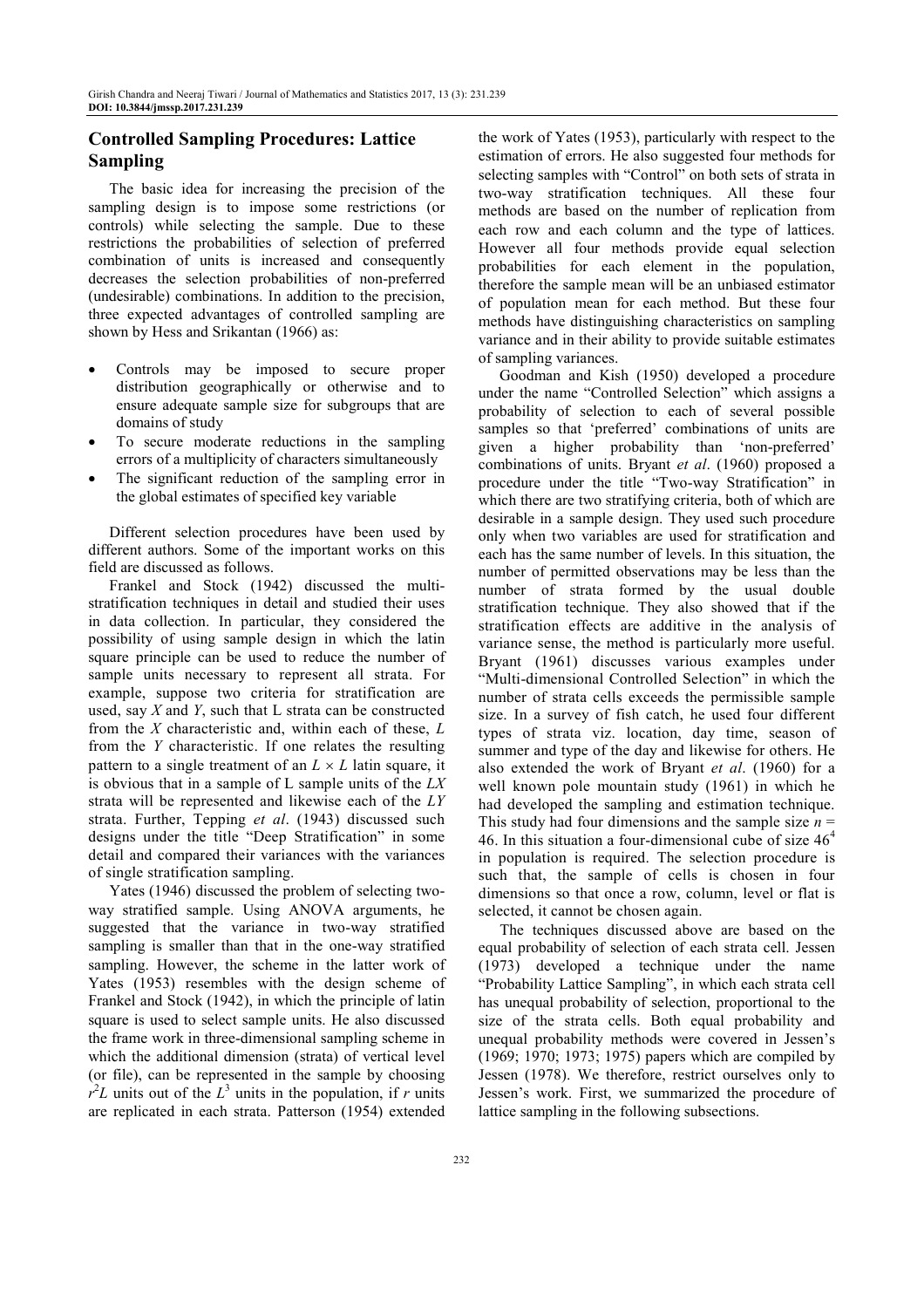#### *Equal Probability Method*

When only one variable is used for stratification and each stratum (row and column) has equal number of levels, say  $L$ , there are  $L^2$  strata cells. In this situation, sample size  $n = rL$ , where *r* cells are to be selected from each row (column) of a square lattice of order  $L \times L$ . This procedure is called simple random lattice sampling. Suppose for a simple case, there are 16 elements arranged into 4 rows and 4 columns. We wish to draw a sample of size 4 (for  $r = 1$ ) from the 4×4 universe. The particular lattice design, simple random simple stratification (using rows or column as strata), is given in Fig. 2.1.

An extension of simple random lattices is square random lattices. When two variables (row and column) are used for stratification and each has the same number of levels, say  $L$ , there are  $L^2$  cells in the design. Jessen (1975) proposed two techniques for drawing samples of size  $n = rL$ , where *r* cells are selected from each level of each variable (dimension). The first technique is 'general lattice' technique which starts with a selection of *r* cells at random from the *L* cells of the first row; likewise at random, select r cells from the *L* cells of the second row. This process is continues until *r* cells have been selected from one of the next row which contains only *L*-1 permissible cells. The selection procedure continues until the last row has been covered such that from each column only *r* cells have been selected in the sample.

With this selection procedure, the variance of the sample mean per element,  $\bar{y}$  is given by:

$$
Var(\overline{y})_{RL} = \frac{N - n}{Nn} S_{RC}^2
$$
 (2.1)

where:





and where:

$$
E_{gh} = y_{gh} - \overline{Y}_{g.} - \overline{Y}_{h} - \overline{Y}
$$
\n(2.2)

Where:

$$
y_{gh}
$$
 = The value of the characteristic (y)  
under study occupying row g and  
column h:

$$
\overline{Y}_{g.} = \frac{1}{L} \sum_{h=1}^{L} y_{gh} = \text{The mean per cell of observations in}
$$
\n
$$
\text{row } g
$$

$$
\overline{Y}_h = \frac{1}{L} \sum_{g=1}^L y_{gh} \qquad \text{The mean per cell of observations in}
$$

column *h*

$$
\overline{Y} = \frac{1}{L^2} \sum_{g=1}^{L} \sum_{h=1}^{L} y_{gh} = \text{The population mean}
$$

Generally, this scheme is a more efficient or very close to SRS or simple stratified (either row or column as stratification variable) sampling (Jessen, 1975).

The alternative technique, the 'latin lattice' is based on the assumption that  $L/r$  is a positive integer. Then  $r \times$ *r* squares are designated along the diagonal of the  $L \times L$ square, known as 'latin squares'. In case of *L* is odd and  $r$  is even, the diagonal can be filled by using a combination of  $r \times r$  complete squares and  $(r + k) \times (r + k)$ *k*) incomplete squares for the appropriate value of *k*. This particular scheme (before randomization) may be improved by permuting rows and columns randomly to obtain the after randomization design. The selection scheme for these methods for a double lattice  $(r = 2)$  is illustrated in the Fig. 2.2.

However, both the method gives identical results; we prefer latin lattice technique as an additional degree of freedom (*r* degrees of freedom) is available for the estimate of the variance (Jessen, 1975).



Fig. 1. Structure of different simple random lattice designs under (a) without stratification (simple random) (b) stratified row only (c) stratified column only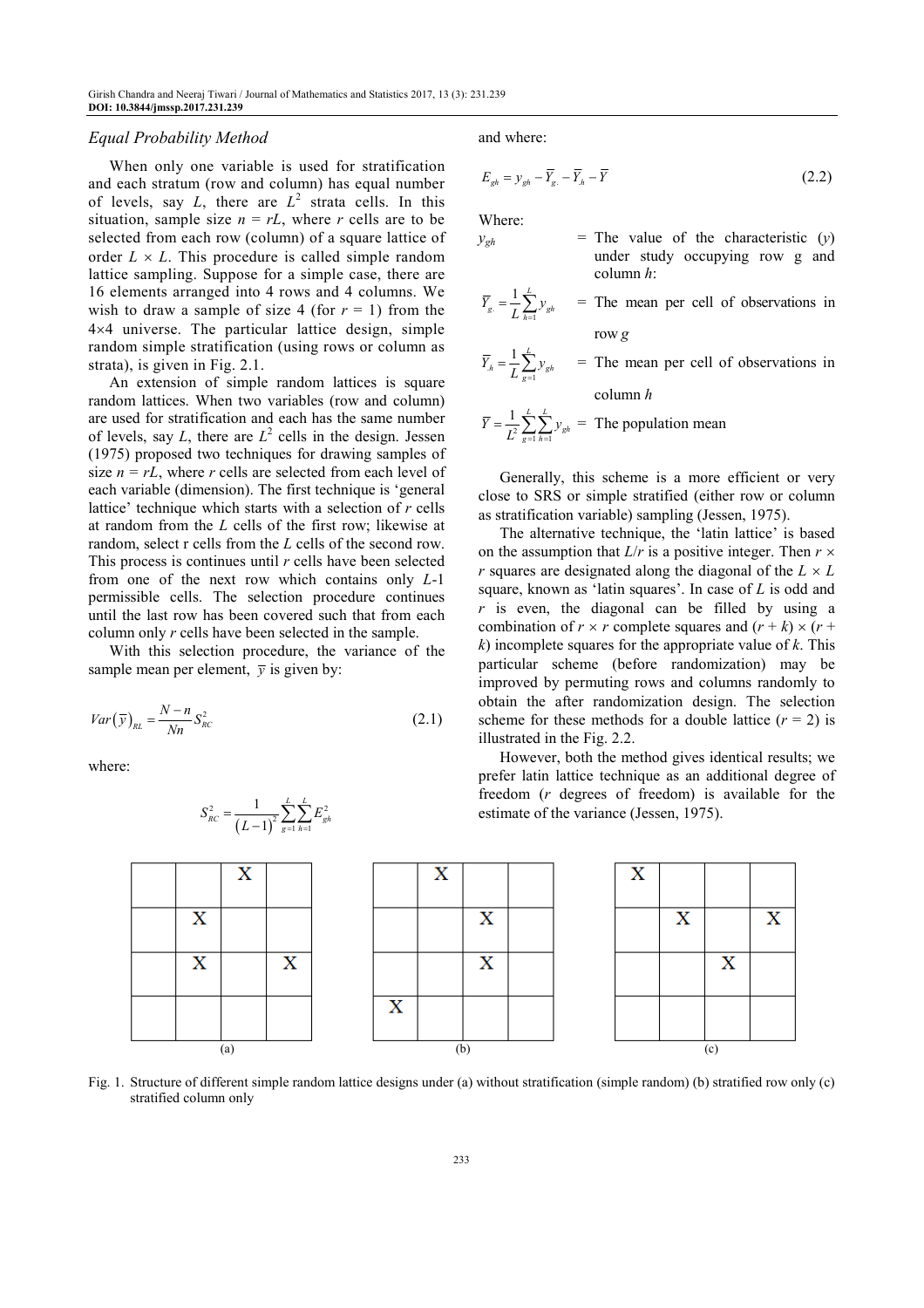

Fig. 2. Structure of lattices for  $r = 2$  under (a) general lattice of  $4 \times 4$  square (b) latin lattice of  $4 \times 4$  square before randomization of rows and columns (c) latin lattice of 4×4 square after randomization (d) latin lattice of 5×5 square before randomization (*L*/*r* is not a positive integer)

When two variables used for stratification have unequal number of levels, the square lattice concept can be extended to rectangular lattices of say *R* rows and *C* columns. Jessen (1978, chap. 11) discussed the method of selecting  $n = rt$ , *t* being the larger of *R* and *C*, cells from such design. In such case; the latins generated along the diagonal will be rectangular or square, depending upon the dimensions of the rectangular population under consideration.

#### *Unequal Probability Method*

Sometimes the cells of a cross-classification contain an unequal number of units. It may then often desirable to sample the cells in a manner that reflects this unevenness. Such situations may arise where the sampling is done in two stages. First a sample of the cells is chosen and then a sample of units is drawn from the selected cells. Jessen (1970; 1973; 1975) discussed the situation where the cells of a two-way or a threeway cross-classification did not contain the same number of population units and it is desired to select the sample with the desired conditions which is termed as 'unequal probability lattice'.

Each lattices made under this situations are often called 'simple probability lattices'. The lattices can be extended to square probability lattices and cubic probability lattices by an additional dimension, although procedure becomes more complex by using three or more dimensions. If accuracy can be increased by extending stratification from one-way to two-way, then it appears that even further gains are possible by going on to three or even more dimensions, provided, that there are sensible factors to stratify with.

## *Marginal Stratification*

In both the methods discussed above, it is assumed that the cell size is known in advance. When they are not, but the margin sizes are known to us to attempt some sort of stratification, taking account of the information on margin

sizes. This case arises when we may have given information on a series of one-way classification but none on two-way or crossed classification.

Tiwari and Nigam (1998) developed a procedure for selecting samples for random and probability lattices in square and rectangular frames without taking the restrictions  $n = rL$  and  $n = rt$  given by Jessen (1978) for square and rectangular lattices respectively. He also suggested estimates for the variance estimation for both the cases.

# **Systematic Square Random Lattice Sampling**

When we deal either with the general lattice/latin lattice technique under square random lattice sampling, the following two limitations are encountered:

- There is no systematic procedure to achieves the sample from each row and each column, hence it is arbitrary, time consuming and costly.
- The method of general lattice requires to check the condition at every step after the procedure takes place in first  $(r-1)$  rows that *r* units (cells) being selected from each column. Also due to nature of the method of latin lattice (before randomization), some biasness may occurred. The method latin lattice (after randomization) is although preferable over the general lattice method, yet the number of steps involved in the procedure is quite large and there is no definite rule for permuting the rows and columns (after the case before randomization)

In the present paper, we have attempted these two issues observed in the Jessen's work and suggested a convenient procedure for selecting samples using systematic sampling after applying the general lattice sampling with  $r = 1$  on the latin squares along the main diagonal. Following subsections deals with the proposed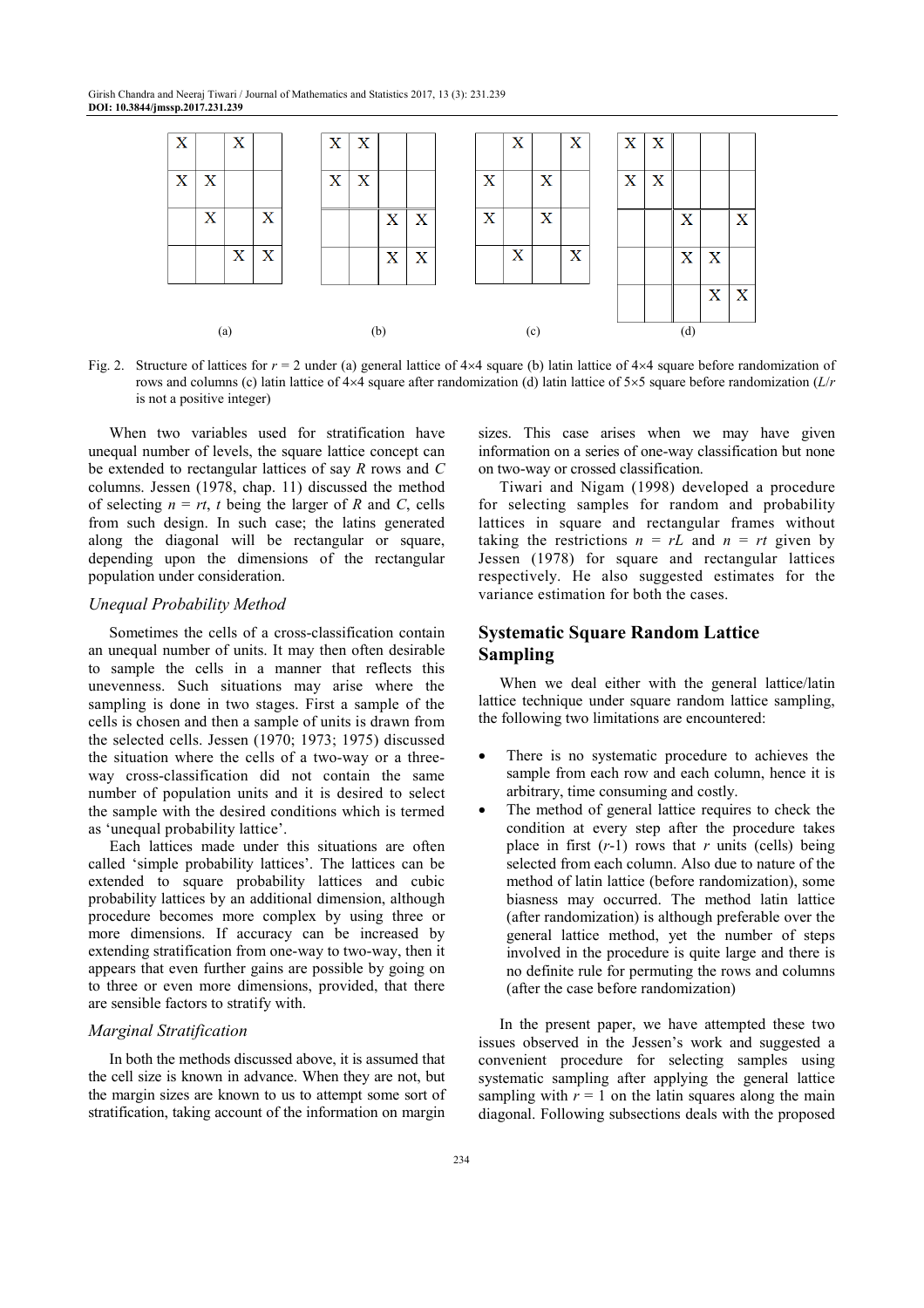method and comparison with SRS and square random lattice sampling.

### *The Proposed Plan*

As we know the method of 'latin lattice' is preferred over the 'general lattice' due to the availability of an additional degree of freedom for latin lattice while estimating the variance. In this section, we have proposed an improved latin lattice method which overcomes two limitations, as discussed above.

Let us consider a two-way population frame consisting of  $N = L \times L$  units. A sample of size *n* is to be drawn from this population utilizing two stratification variables (row and column) and satisfy the two basic restrictions, viz:

- $N = r \times L$ , *r* being the number of units (cells) replicates in each row and each column
- $\frac{N}{n} = k$ , *k* being a positive integer

Here, the whole population may be partitioned into *r* equal parts on the basis of rows and columns both. This results  $r^2$  latin squares of same size  $k \times k$  which are shown in matrix form (Equation 3.1) as:

$$
A = \begin{bmatrix} a_{11} & a_{12} & \dots & a_{1j} & \dots & a_{1L} \\ a_{21} & a_{22} & \dots & a_{2j} & \dots & a_{2L} \\ \vdots & \vdots & \vdots & \ddots & \vdots & \vdots \\ a_{i1} & a_{i2} & \dots & a_{ij} & \dots & a_{iL} \\ \vdots & \vdots & \vdots & \vdots & \vdots & \vdots & \vdots \\ a_{i1} & a_{i2} & \dots & a_{iL} & \dots & a_{iL} \end{bmatrix} = \begin{bmatrix} A_{11} & A_{12} & \dots & A_{1i} & \dots & A_{1r} \\ A_{21} & A_{22} & \dots & A_{2i} & \dots & A_{2r} \\ \vdots & \vdots & \vdots & \ddots & \vdots & \vdots \\ A_{i1} & A_{i2} & \dots & A_{ii} & \dots & A_{ir} \\ \vdots & \vdots & \vdots & \ddots & \vdots & \vdots \\ A_{r1} & A_{r2} & \dots & A_{ri} & \dots & A_{rr} \end{bmatrix}
$$
(3.1)

where,  $A_{ij}$  is the sub-matrix of  $a_{ij}$ <sup>'</sup> whose first element is  $a_{(i-1)k+1,(i-1)k+1}$ .

Now, the proposed selection procedure of units, consisting of two steps, is described as follows:

- **Step 1:** Select k units from each latin squares placed along the main diagonal of *A*, i.e.,  $A_{11}$ ,  $A_{22}$ ,...  $A_{rr}$ using the general lattice technique (i.e.,  $r = 1$ ).
- **Step 2:** Select every *k*th unit using systematic sampling from the selected units in the Step 1 along the corresponding rows and columns of the whole population frame. This step shall cover all the latin squares in addition to the latin square along the main diagonal.

Under this procedure, there are a total of  $[2(r-1) +1]k$  $[2(r-2) + 1]k$ ,  $[2(r-3) + 1]k$ ... *k* units selected in the sample utilizing latin squares  $A_{11}$ ,  $A_{22}$ ,  $A_{33}$ ,...  $A_{rr}$  respectively. Accordingly, total sample size *n* in terms of *r* and *k* is given by:

$$
n = [2(r-1)+1]k + [2(r-2)+1]k + ...k = r^2k
$$

Consequently, population size  $N = r^2 k^2$ .

 Further, the probabilities of selecting the units from the rows/columns of latin squares  $A_{11}$ ,  $A_{22}$ ,  $A_{33}$ ,...  $A_{rr}$  will be 1/*k*, 1/(*k*-1), 1/(*k*-2), ..., 1/2, 1 respectively.

To illustrate this procedure, let us consider a 6×6 population  $A = (a_{ij})_{6\times6}$  with  $r = 2$  and  $k = 3$ . This results total 4 possible latin squares of size  $3\times3$ . In the first step of this example, the units  $a_{13}$ ,  $a_{21}$ ,  $a_{32}$ ,  $a_{44}$ ,  $a_{56}$  and  $a_{65}$  are selected from the latin squares  $A_{11}$  and  $A_{22}$  using the method of general lattices. The step 2 starts with selecting every 3rd (*k* = 3) unit systematically along each row and each column of matrix *A* from the selected units under step 1. The units selected under step 1 and step 2 are shown in Fig. 3. In this particular example, the step 2 cannot be applicable for  $A_{22}$ due to non-availability of cells for selection.

The total number of possible samples in this proposed procedure will depend on arrangement of cells of latin squares  $A_{11}$ ,  $A_{22}$ ,...  $A_{rr}$ . For  $r = 1$ , there are a total of *k*! possible combination of cells to be selected from each of these latin squares under step 1. Hence, in general, total number of possible samples shall be  $(k!)^r$ .

#### *Mean and Variances*

2  $\sum_{j=1}$ 

For the sake of convenience in mathematical calculations, the matrix A (Equation 3.1) can be rewritten as Equation 3.2, in which latin squares are numbered continuously according to the rows only. This is done by substituting 1 in place of first subscript and {*r*(first subscript -1)+ next subscript} in place of next subscript:

$$
A = \begin{bmatrix} A_{11} & A_{12} & \dots & A_{1i} & \dots & A_{1r} \\ A_{1(r+1)} & A_{1(r+2)} & \dots & A_{1(r+3)} & \dots & A_{1(2r)} \\ \vdots & \vdots & \ddots & \vdots & \vdots \\ A_{1\{(i-1)r+1\}} & A_{1\{(i-1)r+2\}} & \dots & A_{1\{(i-1)r+i\}} & \dots & A_{1(r)} \\ \vdots & \vdots & \ddots & \vdots & \vdots \\ A_{1\{(r-1)r+1\}} & A_{1\{(r-1)r+2\}} & \dots & A_{1\{(r-1)r+i\}} & \dots & A_{1(r^2)} \end{bmatrix}
$$
(3.2)

Now, we use the following notations:

- $y_{ij}$  = The value of the characteristic under study of *j*th unit of the *i*th latin square  $(i = 1, 2, \ldots r^2, j = 1, 2, \ldots k^2)$
- $\overline{Y_i}$  = The population mean of the *i*th latin square = 1 *k*  $\frac{1}{k^2} \sum_{j=1} y_{ij}$
- $\bar{y}_i$  = The sample mean of *i*th latin square =  $\frac{1}{k} \sum_{j=1}^{k}$ 1 *k*  $\frac{1}{k}\sum_{j=1}^{k}$
- $\overline{Y}$  = Overall population mean per element =  $\frac{1}{2} \sum_{i=1}^{n}$ 2  $L_{i=1}$ 1 *r*  $\frac{1}{r^2}$  $\sum_{i=1}$  $\overline{Y}_i$
- $\bar{y}$  = Sample mean per element =  $\frac{1}{2}\sum_{i=1}^{n}$ 2  $L_{i=1}$ 1 *r*  $\frac{1}{r^2}\sum_{i=1}^r \overline{y}_i$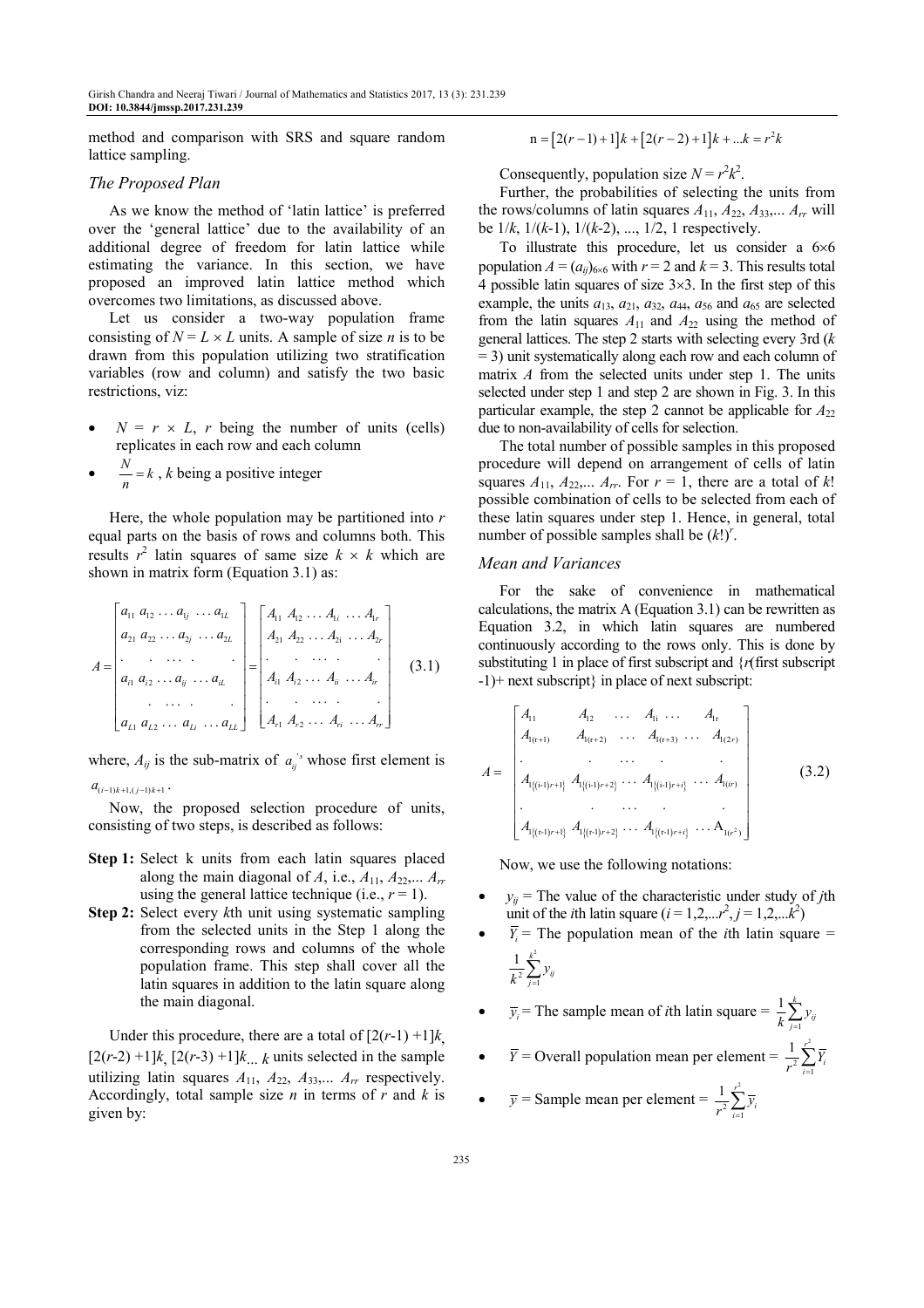

Fig. 3. Selected Units under the proposed plan for the  $6\times6$ population with  $r = 2$  and  $k = 3$ 

To show  $\bar{y}$  as an unbiased estimator of  $\bar{Y}$ , it is to show that  $\overline{y}_i$  is an unbiased estimator of  $\overline{Y}_i$ . For which we have:

$$
E(\bar{y}_i) = \frac{1}{k} \sum_{j=1}^{k} E(y_{ij}) = \frac{1}{k} \sum_{j=1}^{k} \frac{1}{k^2} \sum_{i=1}^{r^2} \sum_{j=1}^{k^2} y_{ij} = \overline{Y}_i
$$

Therefore:

$$
E(\overline{y}) = \frac{1}{r^2} \sum_{i=1}^{r^2} E(\overline{y}_i) = \overline{Y}
$$

Now, all the latin squares under the proposed procedure are random and may be taken as a single unit and therefore the variance of  $\bar{y}$  is calculated in parallel with SRS and is written as:

$$
Var(\bar{y})_{SL} = \frac{N-n}{Nn} S_{BL}^2
$$
\n(3.3)

where, subscript '*SL*' represents for 'Systematic Lattice' and  $S_{BL}^2$  is the variance between latin squares as:

$$
S_{BL}^{2} = \frac{1}{r^{2} - 1} \sum_{i=1}^{r^{2}} (\overline{Y}_{i} - \overline{Y})^{2}
$$
 (3.4)

The unbiased estimator of  $S<sub>bl</sub><sup>2</sup>$  is given by:

$$
\widehat{S}_{BL}^2 = s_{bl}^2 = \frac{1}{r^2 - 1} \sum_{i=1}^{r^2} (\overline{y}_i - \overline{y})^2
$$

## *Comparison with SRS*

The variance of sample mean under SRS is given by:

$$
Var\left(\overline{y}\right)_{SRS} = \frac{N-n}{Nn}S^2
$$

where:

$$
S^{2} = \frac{1}{r^{2}k^{2} - 1} \sum_{i=1}^{r^{2}} \sum_{j=1}^{k^{2}} (y_{ij} - \overline{Y})^{2}
$$

Or:

$$
\begin{aligned} &\left(r^2k^2-1\right)S^2 = \sum_{i=1}^r \sum_{j=1}^{k^2} \Big[ \left(y_{ij}-\overline{Y}_i\right) + \left(\overline{Y}_i-\overline{Y}\right) \Big]^2\\ &= \sum_{i=1}^r \sum_{j=1}^{k^2} \left(y_{ij}-\overline{Y}_i\right)^2 + \sum_{i=1}^r \sum_{j=1}^{k^2} \left(\overline{Y}_i-\overline{Y}\right)^2 \left(\text{Since cross product vanishes}\right) \end{aligned}
$$

Or:

$$
\left(r^{2}k^{2}-1\right)S^{2}=\left(k^{2}-1\right)\sum_{i=1}^{r^{2}}S_{i}^{2}+k^{2}\left(r^{2}-1\right)S_{BL}^{2}\tag{3.5}
$$

where,  $S_i^2 = \frac{1}{k^2} \sum_{j=1}^{k^2} (y_{ij} - \overline{Y}_i)^2$ 1 *k*  $S_i^2 = \frac{1}{k^2} \sum_{j=1}^{k} (y_{ij} - \overline{Y}_i)^2$  represents the within latin

square variance of the *i*th latin square.

From the Equation 3.5) it is clear that for large values of *r* and *k*:

$$
S^{2} = \frac{1}{r^{2}} \sum_{i=1}^{r^{2}} S_{i}^{2} + S_{BL}^{2}
$$
  
\n
$$
\Rightarrow S^{2} > S_{BL}^{2}
$$
\n(3.6)

This implies that the proposed procedure is always more efficient than SRS for large values of *r* and *k*. Sometimes, for small values of *r* and *k* the proposed procedure may be weaker than the SRS in terms of relative precision (as shows in the Example 1 in the next section). The Equation 3.6 also indicates that as within latin square variance increases and (or) between latin square variance decrease, the Relative Precision (RP) with respect to SRS increases rapidly.

## *Comparison with Square Random Lattice Sampling*

The variance of  $\bar{y}$  under square random lattice sampling is given in Equation 2.1 in which we have:

$$
S_{RC}^2 = \frac{1}{(L-1)^2} \sum_{g=1}^{L} \sum_{h=1}^{L} E_{gh}^2
$$
 (3.7)

In this section, our aim is to compare  $S_{RC}^2$  with  $S_{BL}^2$ .

On simplifying Equation 3.7 and using the relation 
$$
\frac{1}{2}
$$

$$
\overline{Y}_{g.} = \frac{1}{L} \sum_{h=1}^{L} y_{gh}, \quad \overline{Y}_{h} = \frac{1}{L} \sum_{g=1}^{L} y_{gh} \quad \text{and} \quad \overline{Y} = \frac{1}{L} \sum_{g=1}^{L} \overline{Y}_{g.} = \frac{1}{L} \sum_{h=1}^{L} \overline{Y}_{h}
$$
\n
$$
= \frac{1}{L^{2}} \sum_{g=1}^{L} \sum_{h=1}^{L} \overline{Y}_{g.} \overline{Y}_{h} \text{ we get:}
$$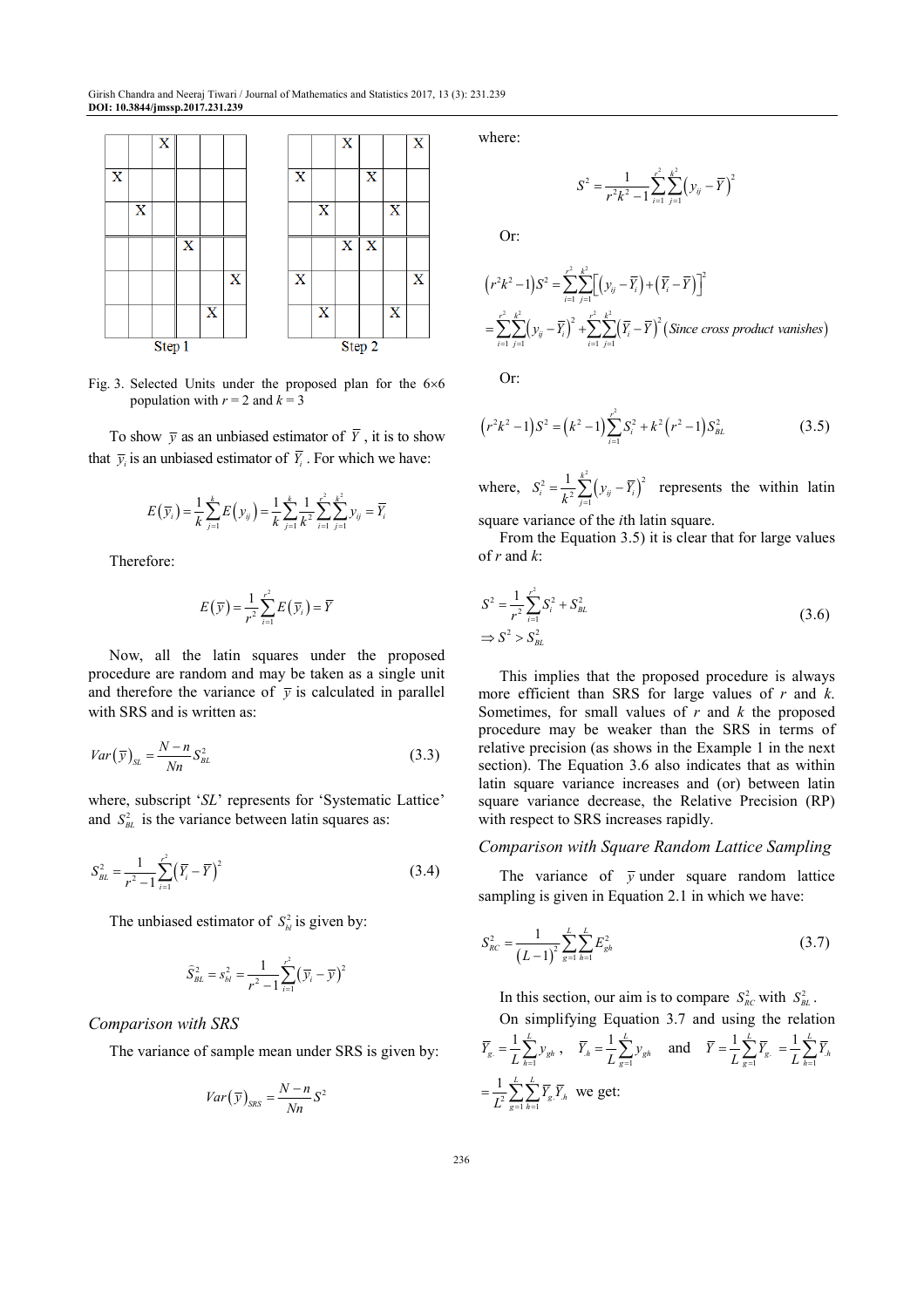$$
S_{RC}^2 = \frac{1}{(L-1)^2} \left[ \sum_{g=1}^{L} \sum_{h=1}^{L} y_{gh}^2 - L \sum_{g=1}^{L} \overline{Y}_{g}^2 - L \sum_{h=1}^{L} \overline{Y}_{h}^2 + L^2 \overline{Y}^2 \right]
$$
(3.8)

Similarly, on simplifying Equation 3.4 we get:

$$
S_{BL}^{2} = \frac{1}{k^{4}(r^{2}-1)} \left[ \sum_{i=1}^{r^{2}} \sum_{j=1}^{k^{2}} y_{ij}^{2} + 2 \sum_{i=1}^{r^{2}} \sum_{j
$$

We know that  $L = rk$ .

For  $k \ge r$  it is clear that the first term of (3.7) is greater than the first term of  $(3.8)$  as:

$$
\frac{1}{(L-1)^2} > \frac{1}{k^4(r^2-1)}
$$

and:

$$
\sum_{g=1}^{L} \sum_{h=1}^{L} y_{gh}^2 = \sum_{i=1}^{r^2} \sum_{j=1}^{k^2} y_{ij}^2
$$

Therefore, the  $S_{RC}^2 > S_{BL}^2$  is always hold if the population satisfies the following inequality:

$$
\frac{(L)^2}{(L-1)^2} \left[ \overline{Y}^2 - \frac{1}{L} \sum_{g=1}^L \overline{Y}_{g}^2 - \frac{1}{L} \sum_{h=1}^L \overline{Y}_{h}^2 \right] \\
> \frac{1}{\left(r^2 - 1\right)} \left[ \frac{2}{k^4} \sum_{i=1}^{r^2} \sum_{j < j' = 1}^{k^2} \sum_{j'=1}^{k^2} y_{ij} y_{j'} - r^2 \overline{Y}^2 \right] \tag{3.10}
$$

This comparison shows that the RP with respect to square random lattice sampling increases as the value of *k* increases more than *r*.

#### **Numerical Examples**

In this section, we have considered three examples  $(4\times4, 6\times6$  and  $9\times9)$  to show the performance of the proposed systematic square random lattice sampling in comparison with SRS and square random lattice sampling.

#### *Example 1*

This small example with  $r = k = 2$  is borrowed from Jessen (1975). The values of characteristic under study (y-values) are as:

| $-5$<br>$-3$ | $-6$ | $-4$           | $-1$           |
|--------------|------|----------------|----------------|
|              | $-2$ | $-2$           | $-1$           |
| $-1$         |      | $\overline{4}$ | $\overline{3}$ |
| $\mathbf{1}$ |      | 6              | $\overline{7}$ |

In this population having 16 units, we wish to select 8 units by all the three procedures under study. The 4 possible latin squares of size  $2\times 2$  each are shown in the following Table 1.

For variance calculation, we have:

$$
\sum_{g=1}^{L} \sum_{h=1}^{L} y_{gh}^{2} = 216, \sum_{g=1}^{L} \overline{Y}_{g}^{2} + \sum_{h=1}^{L} \overline{Y}_{h}^{2} = 50, \overline{Y} = 0,
$$
  

$$
\sum_{i=1}^{L} \sum_{j=1}^{k^{2}} y_{ij}^{2} + 2 \sum_{i=1}^{L} \sum_{j < j' = 1}^{k^{2}} \sum_{j'=1}^{k^{2}} y_{ij} y_{ij'} = 256
$$

and:

$$
\overline{Y}_1 = -4, \overline{Y}_2 = -2, \overline{Y}_3 = 1, \overline{Y}_4 = 5
$$

Therefore:

$$
S^2 = 14.40, S_{RC}^2 = 1.7778 \text{ and } S_{BL}^2 = 15.33
$$

Which results:

$$
Var\left(\overline{y}\right)_{RL} = 0.1111, Var\left(\overline{y}\right)_{SRS} = 0.90 \text{ and } Var\left(\overline{y}\right)_{SL} = 0.9583
$$

The values of these variances shows that for small values of *r* and *k* the proposed procedure is not performing well in comparison to SRS and square random lattice sampling. This performance can be calculated in terms of RP as:

RP with respect to square random lattice sampling is:

$$
RP_{RL} = \frac{Var\left(\overline{y}\right)_{RL}}{Var\left(\overline{y}\right)_{SL}} = 0.1159
$$

Similarly, RP with respect to SRS is:

 $RP_{SRS} = 0.9391$ 

#### *Example 2*

This example consist of 6x6 frame simulated from the standard normal distribution for selecting the sample of size 12 with  $r = 2$ ,  $k = 3$  using SPSS software. The data is shown in the following Table 2.

For this example, we get:

$$
\sum_{g=1}^{L} \sum_{h=1}^{L} y_{gh}^{2} = 16.226, \sum_{g=1}^{L} \overline{Y}_{g}^{2} + \sum_{h=1}^{L} \overline{Y}_{h}^{2} = 0.8146, \overline{Y} = -0.0768
$$
\n
$$
\sum_{i=1}^{L^{2}} \sum_{j=1}^{k^{2}} y_{ij}^{2} + 2 \sum_{i=1}^{L^{2}} \sum_{j\n
$$
\overline{Y}_{1} = -0.0407, \overline{Y}_{2} = -0.1255, \overline{Y}_{3} = -0.1072, \overline{Y}_{4} = -0.0339
$$
$$

These calculations results us:

$$
S^2 = 0.4575, S_{RC}^2 = 0.4621 \ and \ S_{BL}^2 = 0.0022
$$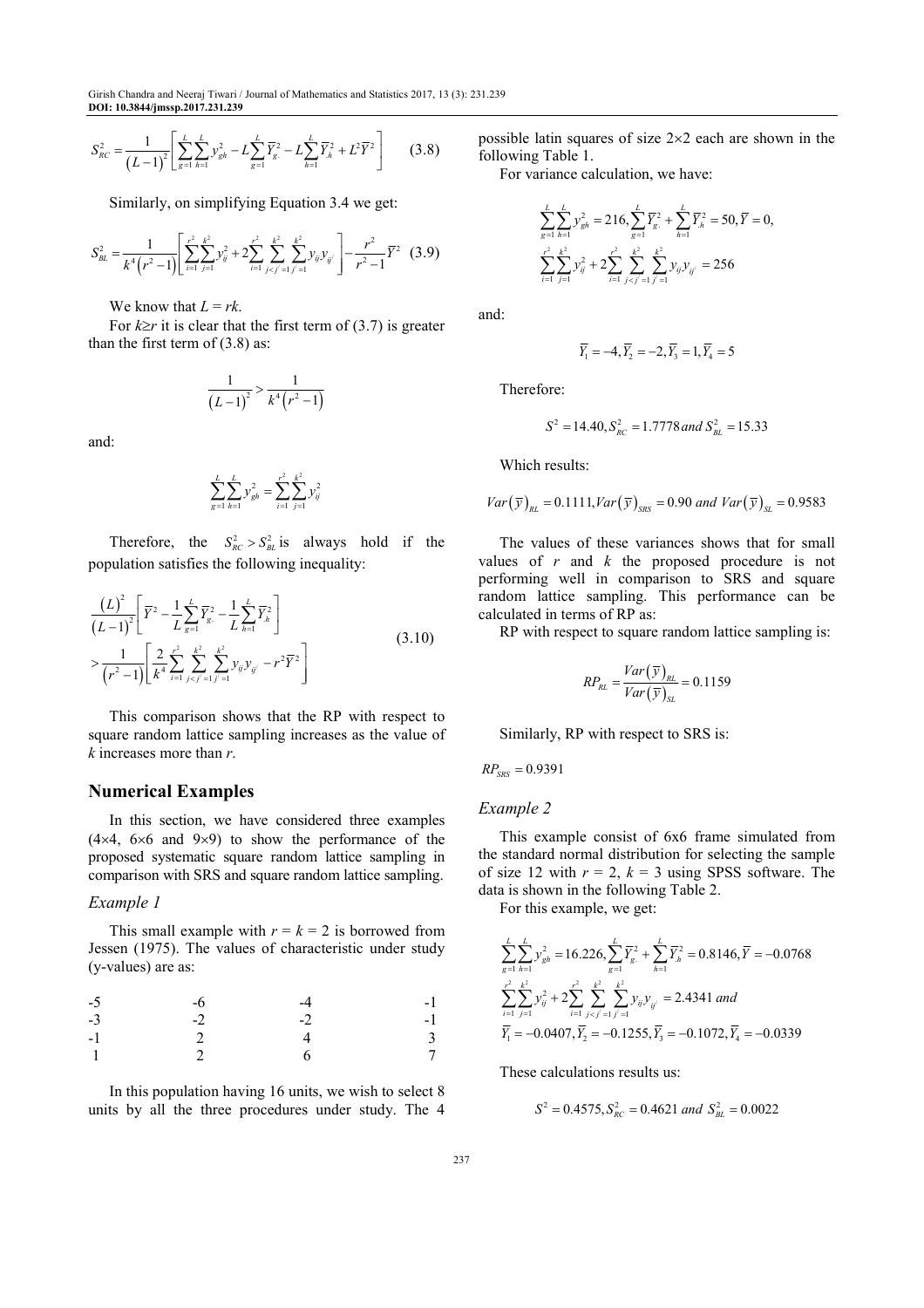| Girish Chandra and Neeraj Tiwari / Journal of Mathematics and Statistics 2017, 13 (3): 231.239 |  |  |
|------------------------------------------------------------------------------------------------|--|--|
| DOI: 10.3844/jmssp.2017.231.239                                                                |  |  |

| Rows $(g)$    | Columns (h) |    |  | Row mean |  |
|---------------|-------------|----|--|----------|--|
|               |             |    |  |          |  |
|               |             | -6 |  | $\sigma$ |  |
|               |             |    |  |          |  |
|               |             |    |  |          |  |
|               |             |    |  |          |  |
| Column mean   |             |    |  |          |  |
|               | $-2$        |    |  |          |  |
| $\bar{Y}_i^2$ |             |    |  |          |  |

|           | Table 2. The y-values of the $6\times6$ from standard normal distribution                    |                   |           |        |           |           |           |           |
|-----------|----------------------------------------------------------------------------------------------|-------------------|-----------|--------|-----------|-----------|-----------|-----------|
| $-1.3652$ | $-0.8934$                                                                                    |                   | 1.2334    | 0.9012 |           | 0.7877    |           | 0.1273    |
| 0.5918    | 0.2370                                                                                       |                   | 0.4116    |        | 0.3310    | $-0.5938$ |           | $-0.2653$ |
| $-0.1800$ | $-0.3364$                                                                                    |                   | $-0.0654$ |        | $-0.2369$ | $-1.6175$ |           | $-0.5633$ |
| $-1.2970$ | $-0.1548$                                                                                    |                   | 0.4089    |        | $-1.2669$ | 0.4677    |           | 0.4613    |
| $-0.4345$ | $-0.3022$                                                                                    |                   | 0.7202    |        | $-0.2451$ | $-0.5500$ |           | 0.7937    |
| 0.2890    |                                                                                              | 0.2175<br>-0.4117 |           |        | $-0.1795$ |           | $-0.2738$ |           |
|           |                                                                                              |                   |           |        |           |           |           |           |
|           | Table 3. y-values of the $9\times9$ population generated from Uniform $(0, 10)$ distribution |                   |           |        |           |           |           |           |
| 1.7109    | 4.3388                                                                                       | 2.7824            | 2.3011    | 3.8157 | 8.8104    | 2.8916    | 0.5832    | 5.2263    |
| 7.8249    | 5.6612                                                                                       | 2.8727            | 5.6227    | 4.8314 | 1.3929    | 6.0027    | 1.1777    | 2.3252    |
| 8.7848    | 7.2509                                                                                       | 4.1758            | 7.6672    | 4.1493 | 1.7008    | 2.7927    | 7.7853    | 3.1529    |
| 6.4714    | 2.7421                                                                                       | 2.7265            | 5.0514    | 2.1833 | 7.2094    | 7.7212    | 0.3833    | 0.7367    |
| 1.2980    | 9.7015                                                                                       | 3.1468            | 8.7091    | 5.8736 | 4.5854    | 1.0385    | 7.5481    | 3.4635    |
| 9.4034    | 0.8823                                                                                       | 8.3145            | 6.2188    | 9.1574 | 6.1586    | 9.7812    | 9.5111    | 6.8108    |
| 3.5978    | 9.0875                                                                                       | 4.5961            | 5.5031    | 8.0544 | 9.1189    | 3.4599    | 3.2472    | 3.2942    |
| 1.6904    | 0.4532                                                                                       | 2.1876            | 5.4253    | 4.6825 | 5.8467    | 9.7302    | 8.1790    | 5.9426    |
| 1.7646    | 9.7351                                                                                       | 9.7259            | 7.6794    | 1.1438 | 7.8930    | 2.9209    | 4.9190    | 1.6779    |

Which implies that:

$$
Var\left(\bar{y}\right)_{SL} = 0.00012, Var\left(\bar{y}\right)_{SRS} = 0.02542
$$
  
and  $Var\left(\bar{y}\right)_{RL} = 0.02567$ 

Therefore, the RPs are calculated as:

$$
RP_{\rm RL} = 215.41, RP_{\rm SRS} = 213.31
$$

*Example 3* 

The higher order population of size 9×9 is generated from the uniform distribution  $U(0, 10)$  as shown in Table 3. For this example, the sample size is taken 27 with  $r = k = 3$ .

The final calculation of variances is comes out to be:

$$
Var\left(\bar{y}\right)_{SL} = 0.0158, Var\left(\bar{y}\right)_{SRS} = 0.2039 \text{ and}
$$
  
 
$$
Var\left(\bar{y}\right)_{RL} = 0.2057
$$

and therefore:

$$
RP_{RL} = 13.03, RP_{SRS} = 12.92
$$

#### **Conclusion**

We propose a method of selecting samples under the two way stratification structure of the population. In many forest surveys, it is observed that the forest area (generally taken as a forest stand which may be national park, biosphere reserve etc having area more than 500 sq. km) under study is very large. The sampling is usually done by quadrate (of size say 0.1) hectare) method under two way stratification. In such situation, the number of rows and columns are increases instantly as forest area increases. Therefore, a systematic procedure is required without checking the number of units selects from each row and column in every steps. The present procedure may be helpful under such situation when population size is large. In this procedure, we require only the latin square placed across the main diagonal of the population for applying the systematic sampling for selecting the units from other latin squares. The second advantage of the large population size is that the increase of relative precision of the proposed procedure as population size increases. We recommend that the size of the latin square should be larger than the number of